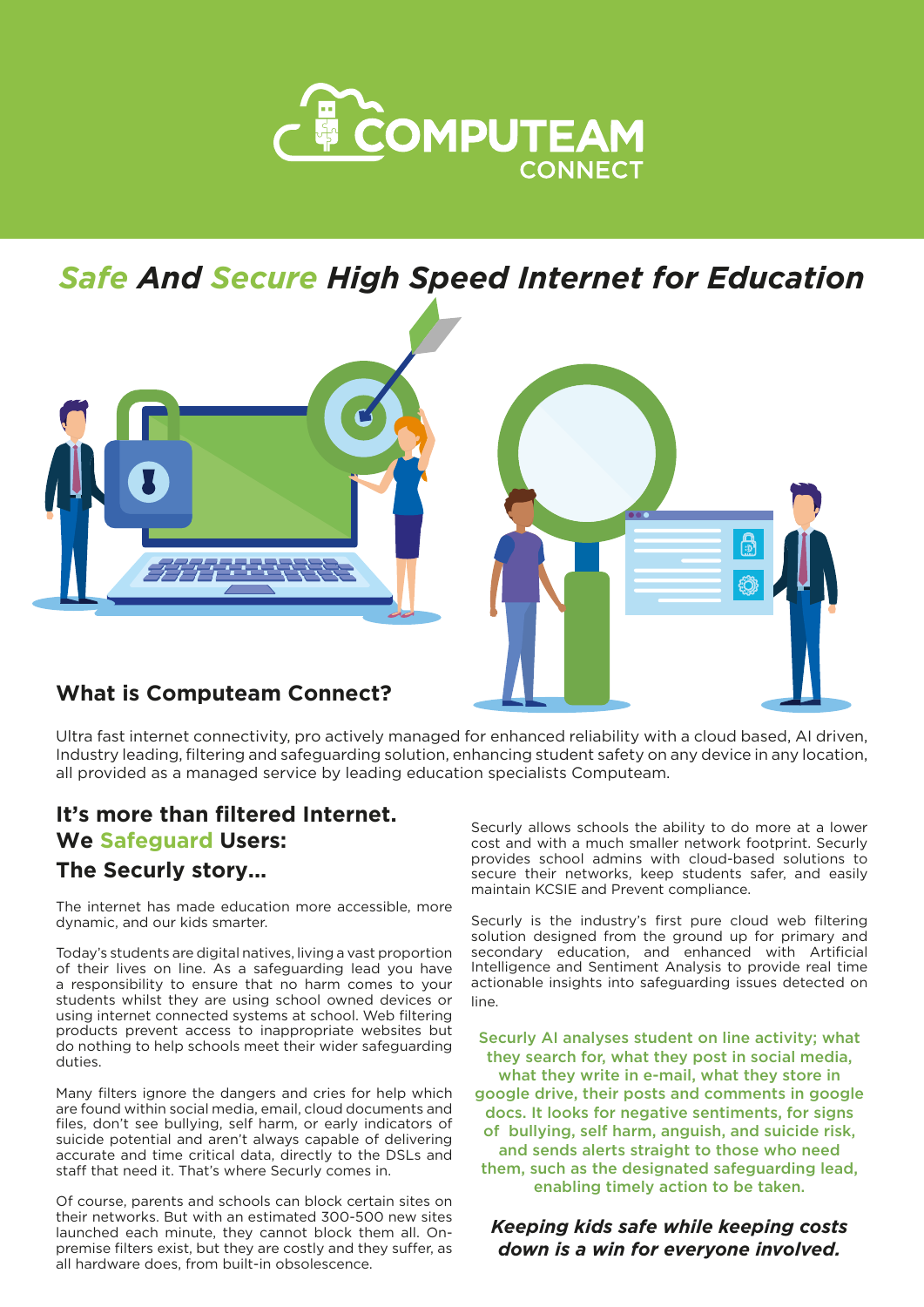#### **We've got filtered access in our school, why do we need a better one?**

Yes as a responsible educator you've got system so that they can investigate the an internet filter but does it have advanced **Safeguarding** at the core of its makeup?

For many years web filters have focused on blocking inappropriate websites, however browsing now accounts only for a small fraction of student internet activity, with social media, email, search and cloud document sharing predominant. Securly utilises AI and sentiment analysis to monitor student social media, email, and cloud documents for activity which effects life offline, such as bullying, self harm, and suicide. With real time alerting, plain language logging and delegated administration the system provides timely information to safe guarders and teachers.

Your IT services team (if you have inhouse skills) or **Computeam** handle the techie stuff – but **safety alerts** are sent immediately to appropriate people. Perhaps the designated safeguarding lead, the head of year and the form tutor. This means that each responsible person receives just the alerts

#### **Your filter detects student safety issues, but what does it do when it detects something?**

We have reports and alerts. Reports can be run to investigate issues and to view history and trends. Alerts on the other hand are instantaneous. When the system detects something serious, such as bullying, self harm, threats of violence or danger of suicide – someone needs to know right now. So we have the concept of delegated admin.

that they need to worry about – not all of the alerts. These people then have access to a simple "designed for teachers" reporting context and urgency of any alert.

#### **Will we still need an on premise filter?**

Computeam provide a router/firewall as part of the Computeam Connect managed service and Securly does the rest in the cloud , for any user on any device , anywhere!

#### **In my school pupils can take devices home, how does that work?**

**Any Device, Any Location** filtering provided by DNS filtering and Page Scan technology offers age appropriate protection even from zero day web sites. With Google Apps for Education and Active Directory integration, Securly provides a "log-in once" single sign-on environment.We even have a **Parent Portal** which gives parents a view of their child's online activity by providing snapshots of search histories and sites visited, delivered via user-friendly dashboards and e-mail reports! When school devices are at home appropriate filtering parameters may be set by parents, enabling them to tighten or relax filtering rules giving control over screen time.

#### **Can you safeguard in areas other than just online/internet activity?**

Yes Securly Auditor extends the AI and Sentiment analysis to **documents, e-mail and Google Drive**. It also enhances PageScan with ScreenScan, which enables advanced nudity detection by using image-

# **to be problematic to safeguard on, does Securly address that?**

#### **How can AI help with filtering?**

analysis AI on screenshots of web pages, facilitating the blocking of individual pictures, pages and previously unseen text free pornographic sites. We use sophisticated Machine Learning algorithms to detect any negative sentiments such as bullying, stalking, or self-harm and notify the parents and relevant school staff about any disturbing behaviour detected. **Social media such as Facebook seems**  thousands of students are safer today as a result of this effort. Our AI-powered sentiment engine scans Google, Bing, Yahoo and YouTube searches, as well as emails and social media posts to identify **signs of self-harm, violence and bullying**. Flagged results are sent to our **trained 24 analyst team** who then analyse the activity in context of the student's complete digital engagement to determine severity and then alert your staff based on your escalation policy.

#### **We are only open 40 weeks a year for around 8 hours a day what happens when we are on holidays or in the evenings?**

When your school and safeguarding staff are away, our trained 24 team makes sure no student's cry for help slips through the cracks. You can take comfort knowing



Yes Securlys advanced AI extends protection to social media platforms detecting the **warning signs of bullying, self harm and even suicide**, providing realtime alerts and enabling schools and parents to take appropriate preventative actions. Securly's sentiment analysis reduces false positives and facilitates greater insight. Securly Complies with UK e-safety and counter terrorism legislation. Meets or exceeds KCSIE and PREVENT guidelines on age appropriate filtering and monitoring. Securly Filter is registered with UK Safer Internet Centre (UKSIC). Implements Met Police CTIRU. Members of the Internet Watch Foundation.

Most filters simply block known bad web sites and keywords. But the meaning of many words is altered by the context of the sentence they are used in. AI, combined with Sentiment analysis enables our filter device in any location. to understand positive and negative sentiment. Yes - **it works on any device**. Chromebooks, Windows, iOS, MAC-OS, Android – any

#### **What about compliance and legislation such as Prevent?**

#### **Does it work on Chrome and Ipads?**



# **SAFEGUARDING ONLINE: Your Questions Answered**